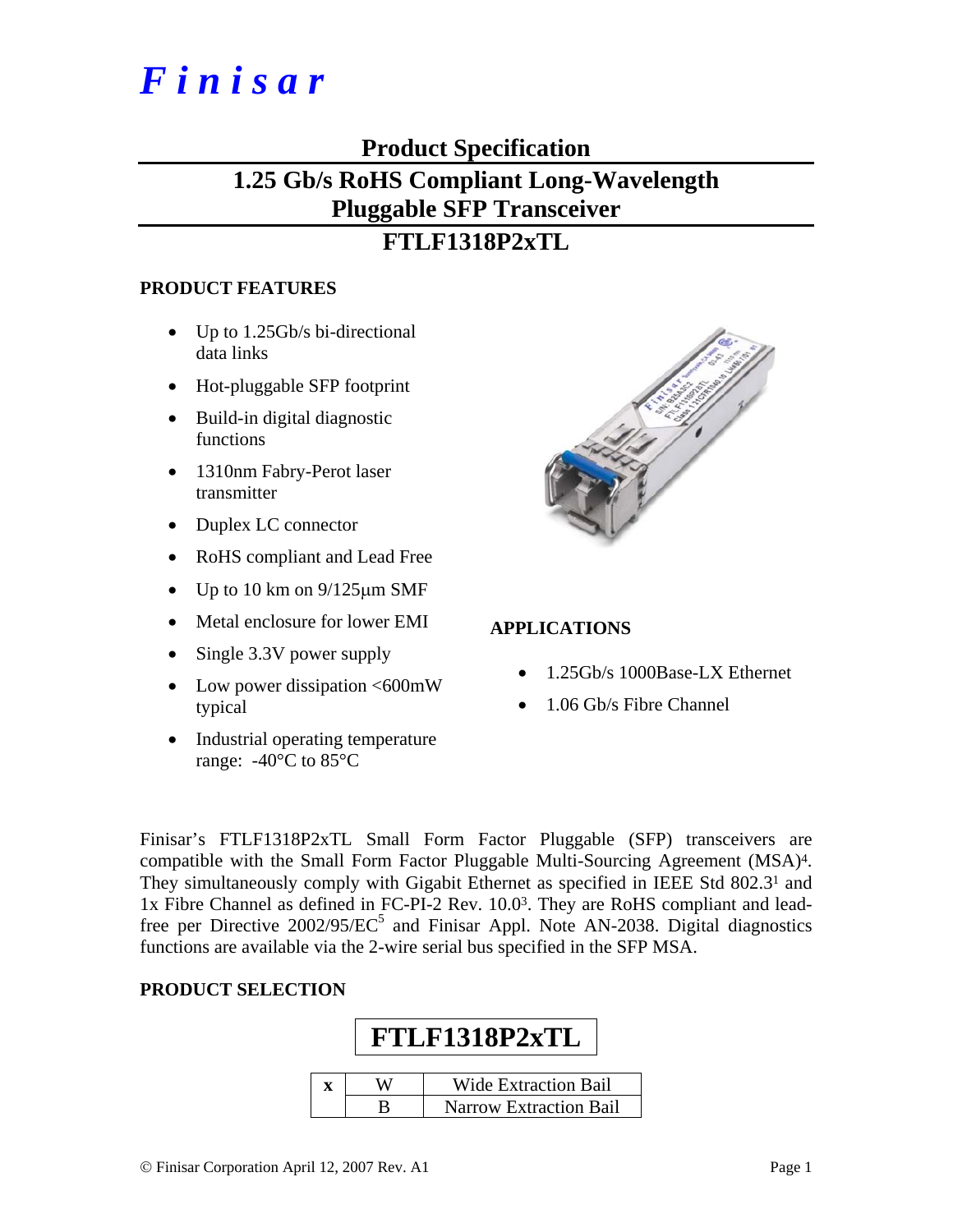| Pin            | <b>Symbol</b>     | <b>Name/Description</b>                                        | Ref.           |
|----------------|-------------------|----------------------------------------------------------------|----------------|
|                | $\rm V_{\rm EET}$ | Transmitter Ground (Common with Receiver Ground)               |                |
| $\overline{2}$ | $T_{FALLT}$       | <b>Transmitter Fault.</b>                                      | $\overline{2}$ |
| 3              | $T_{\rm DIS}$     | Transmitter Disable. Laser output disabled on high or open.    | 3              |
| $\overline{4}$ | $MOD_$ DEF(2)     | Module Definition 2. Data line for Serial ID.                  | 4              |
| 5              | $MOD_$ DEF(1)     | Module Definition 1. Clock line for Serial ID.                 | 4              |
| 6              | $MOD_$ DEF $(0)$  | Module Definition 0. Grounded within the module.               | 4              |
| 7              | Rate Select       | No connection required                                         | 5              |
| 8              | LOS               | Loss of Signal indication. Logic 0 indicates normal operation. | 6              |
| 9              | $\rm V_{EER}$     | Receiver Ground (Common with Transmitter Ground)               |                |
| 10             | $\rm V_{EER}$     | Receiver Ground (Common with Transmitter Ground)               |                |
| 11             | $\rm V_{\rm EER}$ | Receiver Ground (Common with Transmitter Ground)               |                |
| 12             | RD-               | Receiver Inverted DATA out. AC Coupled                         |                |
| 13             | $RD+$             | Receiver Non-inverted DATA out. AC Coupled                     |                |
| 14             | $\rm V_{EER}$     | Receiver Ground (Common with Transmitter Ground)               |                |
| 15             | $V_{CR}$          | Receiver Power Supply                                          |                |
| 16             | $V_{\rm CCT}$     | <b>Transmitter Power Supply</b>                                |                |
| 17             | $V_{EET}$         | Transmitter Ground (Common with Receiver Ground)               |                |
| 18             | TD+               | Transmitter Non-Inverted DATA in. AC Coupled.                  |                |
| 19             | TD-               | Transmitter Inverted DATA in. AC Coupled.                      |                |
| 20             | $\rm V_{EET}$     | Transmitter Ground (Common with Receiver Ground)               |                |

#### **I. Pin Descriptions**

Notes:

1. Circuit ground is internally isolated from chassis ground.

- 2. T<sub>FAULT</sub> is an open collector/drain output, which should be pulled up with a 4.7k 10k Ohms resistor on the host board if intended for use. Pull up voltage should be between  $2.0V$  to Vcc +  $0.3V$ . A high output indicates a transmitter fault caused by either the TX bias current or the TX output power exceeding the preset alarm thresholds. A low output indicates normal operation. In the low state, the output is pulled to <0.8V.
- 3. Laser output disabled on  $T_{DIS} > 2.0V$  or open, enabled on  $T_{DIS} < 0.8V$ .
- 4. Should be pulled up with 4.7k 10 kohms on host board to a voltage between 2.0V and 3.6V. MOD\_DEF(0) pulls line low to indicate module is plugged in.
- 5. Finisar FTLF1318xxxxx transceivers operate at 1x Fibre Channel and Gigabit Ethernet data rates and respective protocols without active control.
- 6. LOS is open collector output. Should be pulled up with  $4.7k 10$  kohms on host board to a voltage between 2.0V and 3.6V. Logic 0 indicates normal operation; logic 1 indicates loss of signal.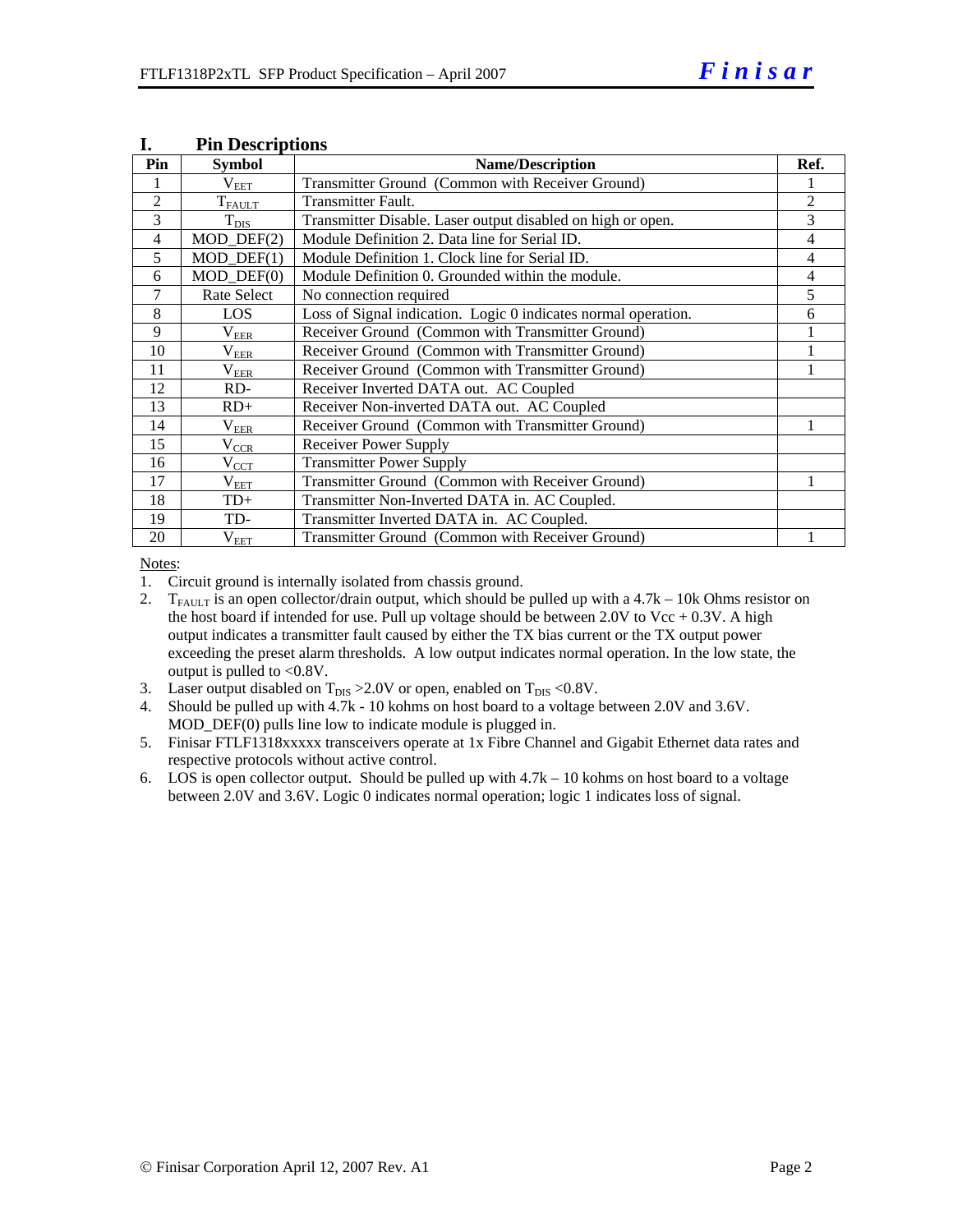

**Pinout of Connector Block on Host Board** 

#### **II. Absolute Maximum Ratings**

| <b>Parameter</b>                  | <b>Symbol</b> | Min  | Typ | Max | Unit   | Ref. |
|-----------------------------------|---------------|------|-----|-----|--------|------|
| Maximum Supply Voltage            | Vcc           | -0.5 |     | 4.U |        |      |
| <b>Storage Temperature</b>        |               | -40  |     | 100 | $\sim$ |      |
| <b>Case Operating Temperature</b> | m<br>L OP     | -40  |     |     | $\sim$ |      |
| Relative Humidity                 | RH            |      |     |     | %      |      |

| Ш. | Electrical Characteristics ( $T_{OP}$ = -40 to 85 °C, $V_{CC}$ = 3.00 to 3.60 Volts) |  |
|----|--------------------------------------------------------------------------------------|--|
|----|--------------------------------------------------------------------------------------|--|

| <b>Parameter</b>                    | <b>Symbol</b>   | Min         | <b>Typ</b> | <b>Max</b>          | Unit      | Ref.           |  |
|-------------------------------------|-----------------|-------------|------------|---------------------|-----------|----------------|--|
| <b>Supply Voltage</b>               | Vcc             | 3.00        |            | 3.60                | V         |                |  |
| <b>Supply Current</b>               | Icc             |             | 175        | 300                 | mA        |                |  |
| <b>Transmitter</b>                  |                 |             |            |                     |           |                |  |
| Input differential impedance        | $R_{in}$        |             | 100        |                     | Ω         | 2              |  |
| Single ended data input swing       | Vin, pp         | 250         |            | 1200                | mV        |                |  |
| <b>Transmit Disable Voltage</b>     | $\rm V_{D}$     | $Vec - 1.3$ |            | <b>Vcc</b>          | V         |                |  |
| <b>Transmit Enable Voltage</b>      | $\rm V_{EN}$    | Vee         |            | $Vee+0.8$           | V         | 3              |  |
| <b>Transmit Disable Assert Time</b> |                 |             |            | 10                  | <b>us</b> |                |  |
| <b>Receiver</b>                     |                 |             |            |                     |           |                |  |
| Single ended data output swing      | Vout, pp        | 300         | 400        | 800                 | mV        | $\overline{4}$ |  |
| Data output rise time               | t,              |             |            | 300                 | <b>ps</b> | 5              |  |
| Data output fall time               | $t_{\rm f}$     |             |            | 300                 | <b>DS</b> | 5              |  |
| <b>LOS</b> Fault                    | $V_{LOS$ fault  | $Vec - 0.5$ |            | Vcc <sub>HOST</sub> | V         | 6              |  |
| <b>LOS Normal</b>                   | $V_{LOS\,norm}$ | Vee         |            | $Vee+0.5$           | V         | 6              |  |
| Power Supply Rejection              | <b>PSR</b>      | 100         |            |                     | mVpp      | 7              |  |
| Deterministic Jitter Contribution   | $RX \Delta DI$  |             |            | 80                  | ps        | 8              |  |
| <b>Total Jitter Contribution</b>    | $RX \wedge TI$  |             |            | 122.4               | ps        |                |  |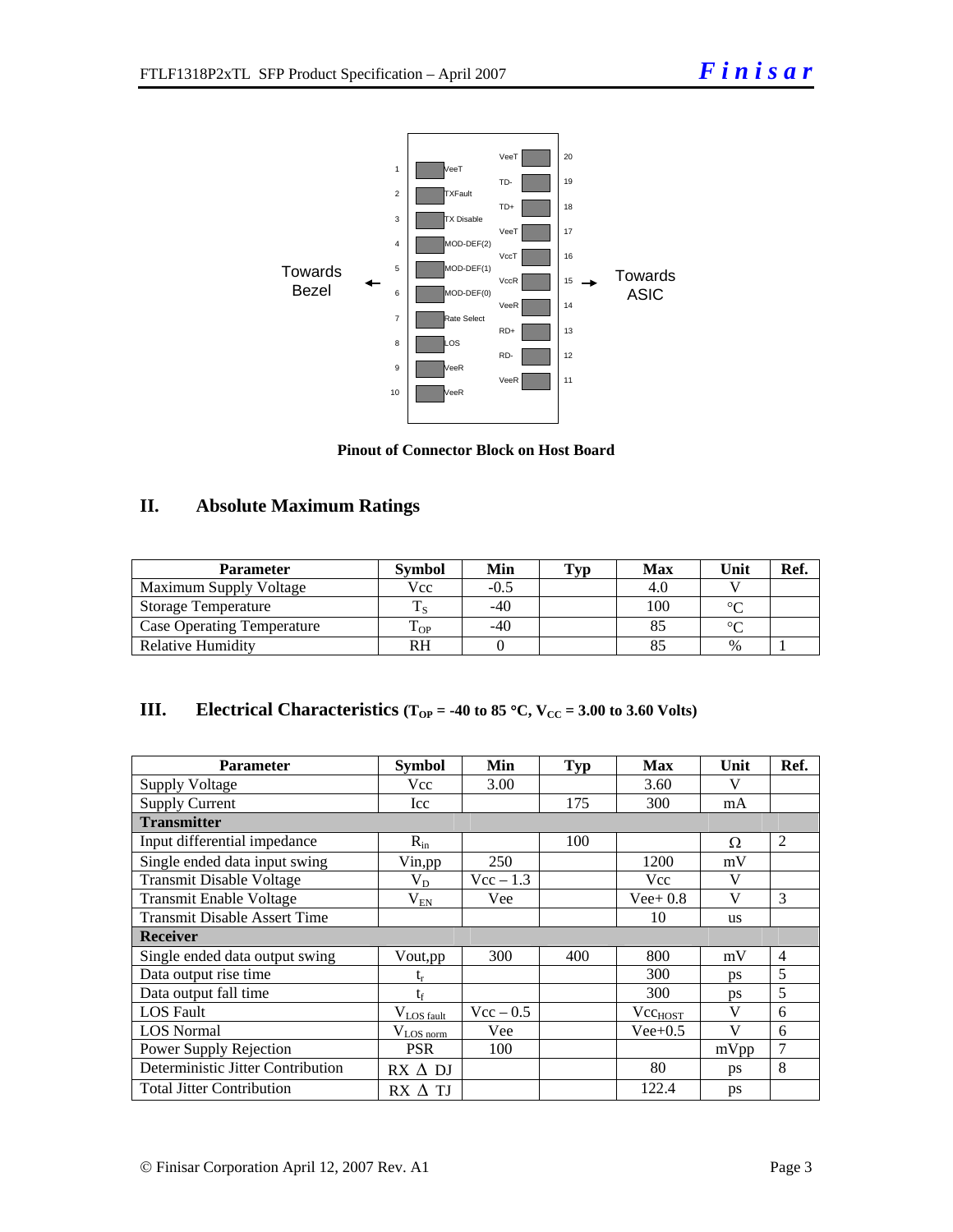#### Notes:

- 1. Non-condensing.
- 2. AC coupled.
- 3. Or open circuit.
- 4. Into 100 ohm differential termination.
- 5.  $20 80 %$
- 6. LOS is LVTTL. Logic 0 indicates normal operation; logic 1 indicates no signal detected.
- 7. All transceiver specifications are compliant with a power supply sinusoidal modulation of 20 Hz to 1.5 MHz up to specified value applied through the power supply filtering network shown on page 23 of the Small Form-factor Pluggable (SFP) Transceiver MultiSource Agreement (MSA), September 14, 2000.
- 8. Measured with DJ-free data input signal. In actual application, output DJ will be the sum of input DJ and  $\Lambda$  DJ.

#### **IV. Optical Characteristics (T<sub>OP</sub> = -40 to 85 °C, V<sub>CC</sub> = 3.00 to 3.60 Volts)**

| <b>Parameter</b>                    | <b>Symbol</b>          | Min    | <b>Typ</b> | <b>Max</b> | Unit       | Ref.           |
|-------------------------------------|------------------------|--------|------------|------------|------------|----------------|
| <b>Transmitter</b>                  |                        |        |            |            |            |                |
| Output Opt. Power                   | $P_{OT}$               | $-9.5$ |            | $-3$       | dBm        | -1             |
| Optical Wavelength                  | λ                      | 1270   |            | 1360       | nm         | $\overline{2}$ |
| Spectral Width                      | $\sigma$               |        |            | 3          | nm         | $\mathfrak{D}$ |
| <b>Optical Modulation Amplitude</b> | <b>OMA</b>             | 174    |            |            | иW         | 2,3            |
| <b>Optical Rise/Fall Time</b>       | $t_r/ t_f$             |        | 150        | 260        | ps         | $\overline{4}$ |
| <b>RIN</b>                          |                        |        |            | $-120$     | dB/Hz      |                |
| Deterministic Jitter Contribution   | $TX \Delta DI$         |        | 20         | 56.5       | ps         | 5              |
| <b>Total Jitter Contribution</b>    | TX A TJ                |        | 50         | 119        | ps         |                |
| <b>Optical Extinction Ratio</b>     | ER                     | 9      |            |            | dB         |                |
| <b>Receiver</b>                     |                        |        |            |            |            |                |
| Average Rx Sensitivity @ 1.25 Gb/s  | $R_{\text{SENS2}}$     |        |            | -19        | dBm        | 6, 7           |
| (Gigabit Ethernet)                  |                        |        |            |            |            |                |
| Average Rx Sensitivity @ 1.06 Gb/s  | $R_{SENS1}$            |        |            | $-21$      | dBm        | 6, 7           |
| (1X Fibre Channel)                  |                        |        |            |            |            |                |
| Stressed RX sens. $=1.25$ Gb/s      |                        |        |            | $-14.5$    | dBm        |                |
| <b>Average Received Power</b>       | $Rx_{\underline{MAX}}$ |        |            | $\Omega$   | dBm        |                |
| Receiver Elec. 3 dB cutoff freq.    |                        |        |            | 1500       | <b>MHz</b> |                |
| <b>Optical Center Wavelength</b>    | $\lambda_{\text{C}}$   | 1265   |            | 1600       | nm         |                |
| <b>Return Loss</b>                  |                        | 12     |            |            | dB         |                |
| LOS De-Assert                       | LOS <sub>D</sub>       |        |            | $-19$      | dBm        |                |
| <b>LOS</b> Assert                   | LOS <sub>A</sub>       | $-30$  |            |            | dBm        |                |
| <b>LOS</b> Hysteresis               |                        | 0.5    |            |            | dB         |                |

Notes:

- 1. Class 1 Laser Safety per FDA/CDRH and EN (IEC) 60825 regulations.
- 2. Also specified to meet curves in FC-PI-2 Rev. 10.0 Figure 18, which allow trade-off between wavelength, spectral width and OMA.
- 3. Equivalent extinction ratio specification for Fibre Channel. Allows smaller ER at higher average power.
- 4. Unfiltered, 20-80%. Complies with IEEE 802.3 (Gig. E) and FC 1x eye masks when filtered.
- 5. Measured with DJ-free data input signal. In actual application, output DJ will be the sum of input DJ and  $\triangle$  DJ.
- 6. Measured with conformance signals defined in FC-PI-2 Rev. 10.0 specifications.
- 7. Measured with PRBS  $2^7$ -1 at  $10^{-12}$  BER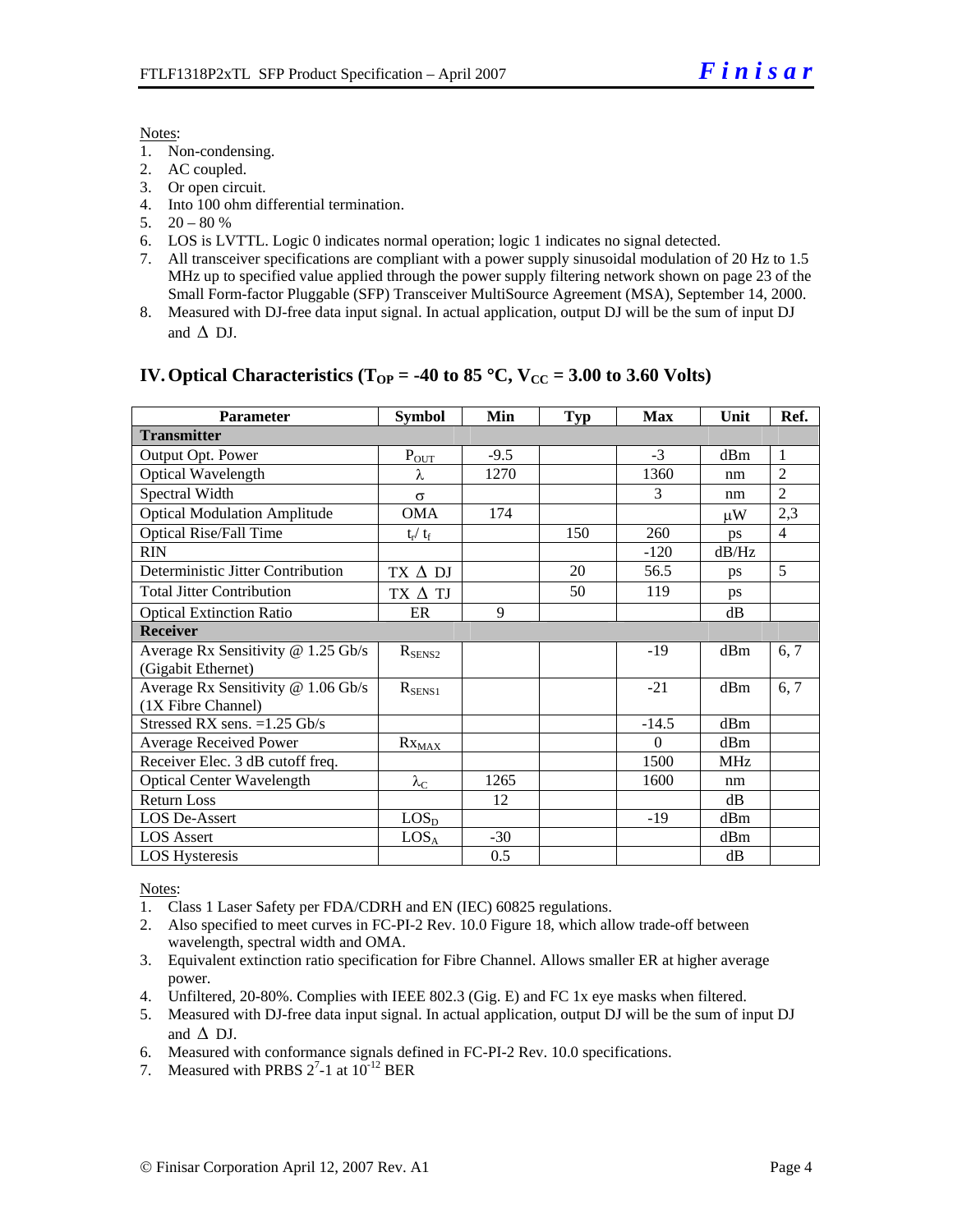#### **V. General Specifications**

| <b>Parameter</b>                     | <b>Symbol</b> | Min  | Typ | <b>Max</b> | <b>Units</b> | Ref. |
|--------------------------------------|---------------|------|-----|------------|--------------|------|
| Data Rate                            | BR.           | 1062 |     | 1250       | Mb/sec       |      |
| <b>Bit Error Rate</b>                | <b>BER</b>    |      |     | $10^{-12}$ |              |      |
| Max. Supported Link Length on        | $L_{MAX1}$    |      | 10  |            | km           | 3, 4 |
| $9/125 \mu m$ SMF @ 1X Fibre Channel |               |      |     |            |              |      |
| Max. Supported Link Length on        | $L_{MAX2}$    |      | 10  |            | km           | 3, 4 |
| $9/125 \mu m$ SMF @ Gigabit Ethernet |               |      |     |            |              |      |

Notes:

- 1. Gigabit Ethernet and 1x Fibre Channel compliant.
- 2. Tested with a PRBS  $2^7$ -1 test pattern.
- 3. Dispersion limited per FC-PI-2 Rev. 10
- 4. Attenuation of 0.55 dB/km is used for the link length calculations. Distances are indicative only. Please refer to the Optical Specifications in Table IV to calculate a more accurate link budget based on specific conditions in your application.

#### **VI. Environmental Specifications**

Finisar 1310nm Industrial Temperature SFP transceivers have an operating temperature range from -40 $\rm ^{o}C$  to +85 $\rm ^{o}C$  case temperature.

| Parameter                         | Svmbol            | Min   | $\mathbf{T}_{\mathbf{V}\mathbf{p}}$ | Max | <b>Units</b> | Ref. |
|-----------------------------------|-------------------|-------|-------------------------------------|-----|--------------|------|
| <b>Case Operating Temperature</b> | $\mathbf{L}_{OD}$ | -40   |                                     |     | $\sim$       |      |
| Storage Temperature               | ᠇᠇<br>$\pm$ sto   | $-40$ |                                     | 100 | $\sim$       |      |

#### **VII. Regulatory Compliance**

Finisar transceivers are Class 1 Laser Products and comply with US FDA regulations. These products are certified by TÜV and CSA to meet the Class 1 eye safety requirements of EN (IEC) 60825 and the electrical safety requirements of EN (IEC) 60950. Copies of certificates are available at Finisar Corporation upon request.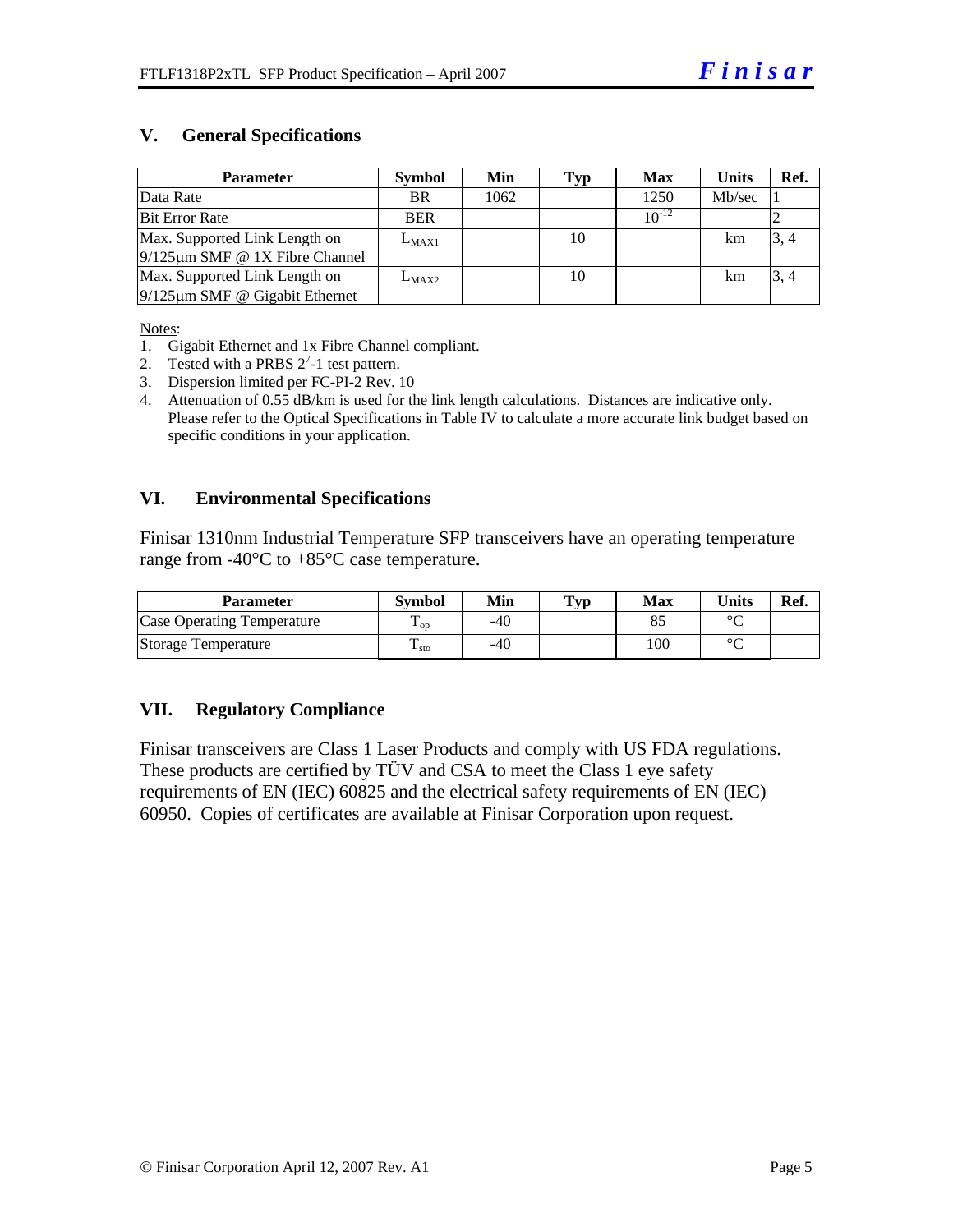#### **VIII. Digital Diagnostic Functions**

Finisar FTLF1318P2xTL SFP transceivers support the 2-wire serial communication protocol as defined in the SFP MSA. It is very closely related to the  $E^2$  PROM defined in the GBIC standard, with the same electrical specifications.

The standard SFP serial ID provides access to identification information that describes the transceiver's capabilities, standard interfaces, manufacturer, and other information.

Additionally, Finisar SFP transceivers provide a unique enhanced digital diagnostic monitoring interface, which allows real-time access to device operating parameters such as transceiver temperature, laser bias current, transmitted optical power, received optical power and transceiver supply voltage. It also defines a sophisticated system of alarm and warning flags, which alerts end-users when particular operating parameters are outside of a factory set normal range.

The SFP MSA defines a 256-byte memory map in E PROM that is accessible over a 2wire serial interface at the 8 bit address 1010000X (A0h). The digital diagnostic monitoring interface makes use of the 8 bit address 1010001X (A2h), so the originally defined serial ID memory map remains unchanged. The interface is identical to, and is thus fully backward compatible with both the GBIC Specification and the SFP Multi Source Agreement. The complete interface is described in Finisar Application Note AN-2030: "Digital Diagnostics Monitoring Interface for SFP Optical Transceivers".

The operating and diagnostics information is monitored and reported by a Digital Diagnostics Transceiver Controller (DDTC) inside the transceiver, which is accessed through a 2-wire serial interface. When the serial protocol is activated, the serial clock signal (SCL, Mod Def 1) is generated by the host. The positive edge clocks data into the SFP transceiver into those segments of the  $E^2$  PROM that are not write-protected. The negative edge clocks data from the SFP transceiver. The serial data signal (SDA, Mod Def 2) is bi-directional for serial data transfer. The host uses SDA in conjunction with SCL to mark the start and end of serial protocol activation. The memories are organized as a series of 8-bit data words that can be addressed individually or sequentially.

For more information, please see the SFP MSA documentation or Finisar Application Note AN-2030.

Digital diagnostics for the FTLF1318P2xTL are internally calibrated by default.

Please note that evaluation board FDB-1018 is available with Finisar ModDEMO software that allows simple to use communication over the 2-wire serial interface.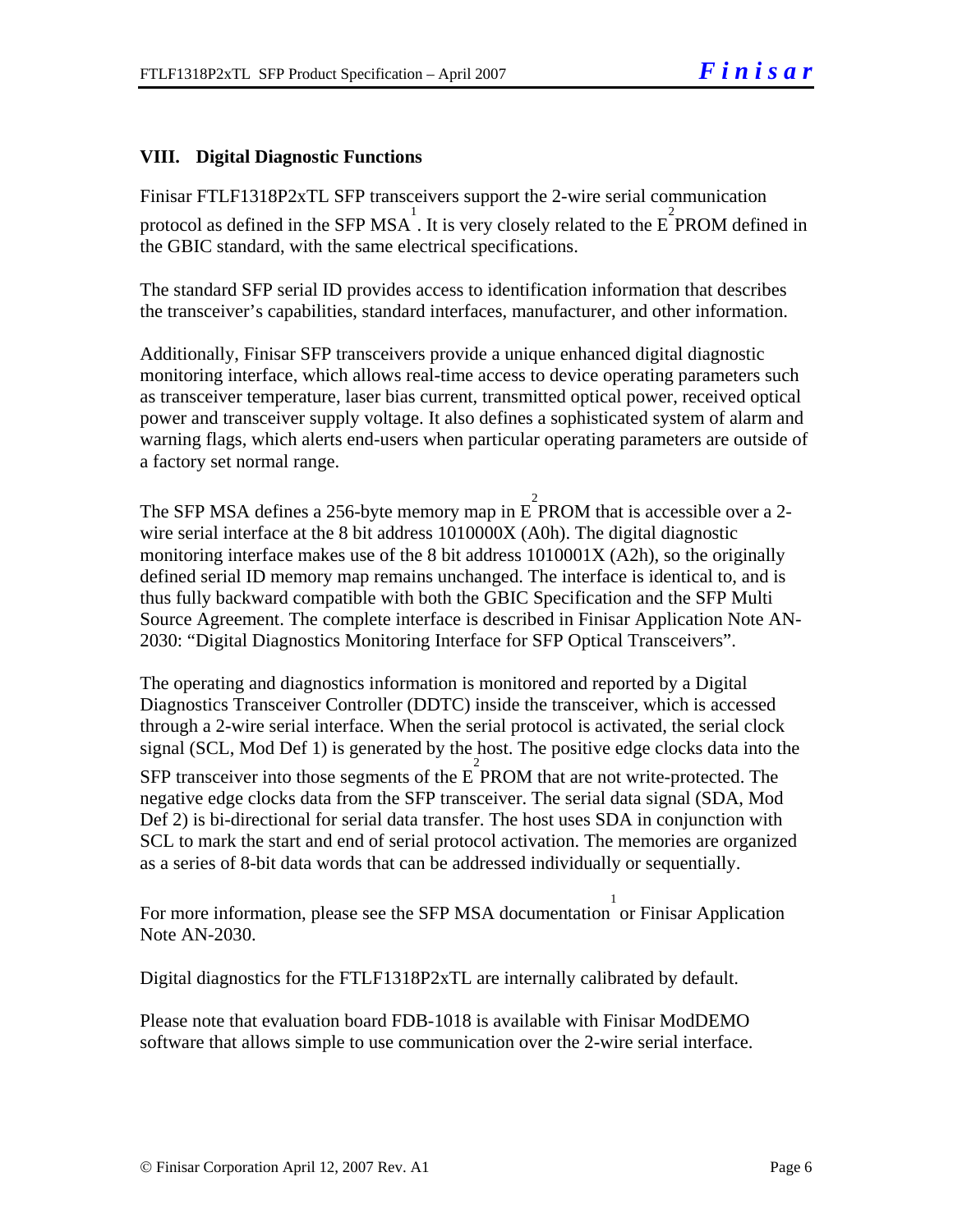#### **IX. Digital Diagnostic Specifications**

FTLF1318P2xTL transceivers have internally calibrated digital diagnostics.

| Parameter                                         | <b>Symbol</b>           | Min      | <b>Typ</b> | <b>Max</b>     | <b>Units</b> | Ref. |
|---------------------------------------------------|-------------------------|----------|------------|----------------|--------------|------|
| <b>Accuracy</b>                                   |                         |          |            |                |              |      |
| Internally measured transceiver<br>temperature    | $DD$ Temperature        |          |            | $\pm$ 3        | $\rm ^{o}C$  |      |
| Internally measured transceiver<br>supply voltage | $DD_{\rm Voltage}$      |          |            | $\pm 100$      | mV           |      |
| Measured TX bias current                          | $DD_{Bias}$             |          |            | ±10            | %            | 1    |
| Measured TX output power                          | $DDTx-Power$            |          |            | $\pm$ 3        | dB           |      |
| Measured RX received average<br>optical power     | $DD_{Rx\text{-}Power}$  |          |            | $\pm$ 3        | dB           |      |
| <b>Dynamic Range for Rated Accuracy</b>           |                         |          |            |                |              |      |
| Internally measured transceiver<br>temperature    | $\rm{DD}_{Temperature}$ | $-40$    |            | 85             | $\rm ^{o}C$  |      |
| Internally measured transceiver<br>supply voltage | DD <sub>Voltage</sub>   | 3.0      |            | 3.6            | V            |      |
| Measured TX bias current                          | $DD_{Bias}$             | $\Omega$ |            | 60             | mA           |      |
| Measured TX output power                          | $DD_{Tx\text{-Power}}$  | $-11.5$  |            | $-1$           | dBm          |      |
| Measured RX received average<br>optical power     | $DD_{Rx\text{-}Power}$  | $-23$    |            | $\mathfrak{D}$ | dBm          |      |
| <b>Max Reporting Range</b>                        |                         |          |            |                |              |      |
| Internally measured transceiver<br>temperature    | $DD_{Temperature}$      | $-40$    |            | 125            | $\rm ^{o}C$  |      |
| Internally measured transceiver<br>supply voltage | DD <sub>Voltage</sub>   | 2.8      |            | 4.0            | V            |      |
| Measured TX bias current                          | $DD_{Bias}$             | $\Omega$ |            | 70             | mA           |      |
| Measured TX output power                          | $DDTx-Power$            | $-12.5$  |            | $\overline{0}$ | dBm          |      |
| Measured RX received average<br>optical power     | $DD_{Rx\text{-}Power}$  | $-24$    |            | $\overline{3}$ | dBm          |      |

Notes:

1. Accuracy of Measured Tx Bias Current is 10% of the actual Bias Current from the laser driver to the laser.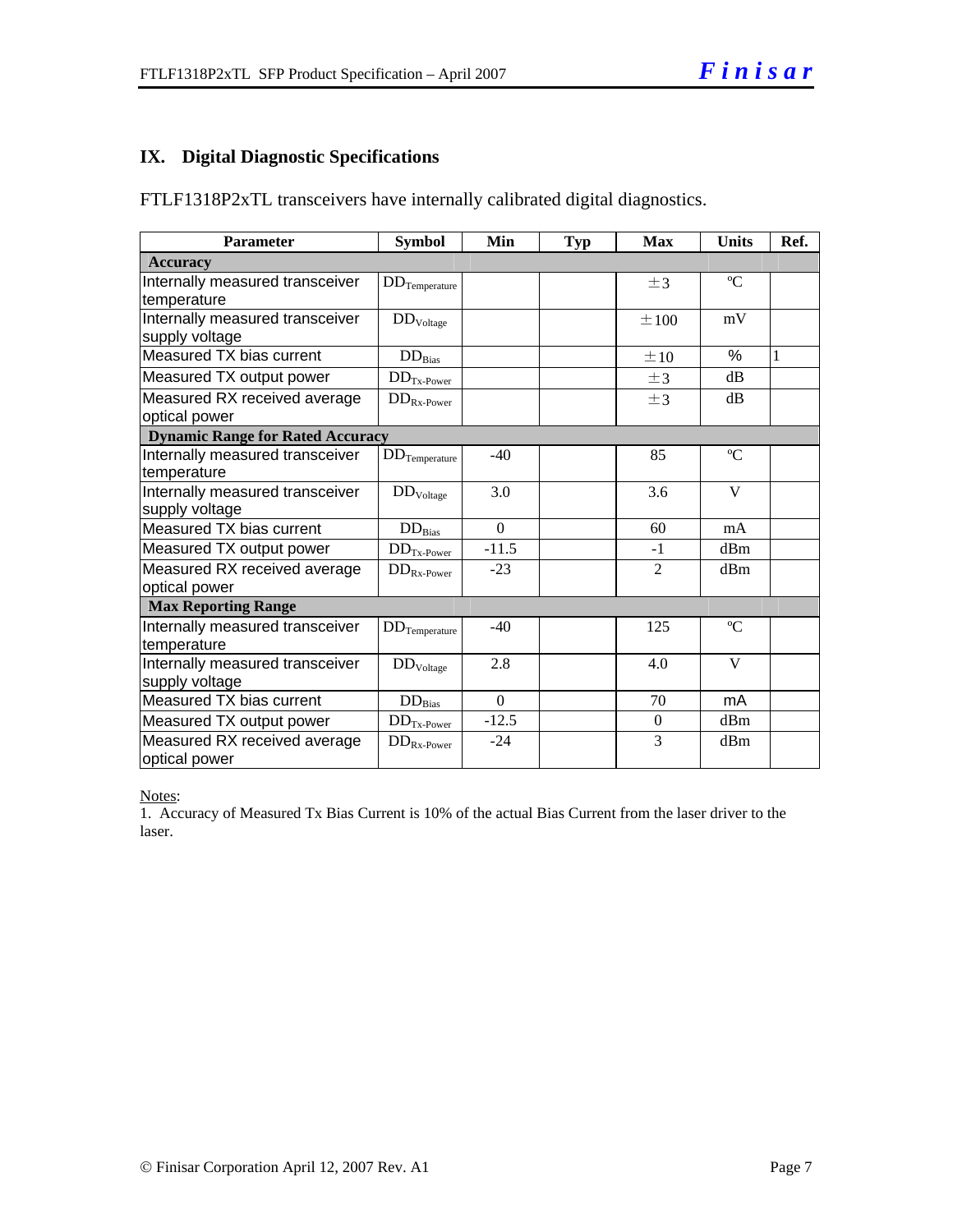#### **X. Mechanical Specifications**

Finisar's Small Form Factor Pluggable (SFP) transceivers are compatible with the dimensions defined by the SFP Multi-Sourcing Agreement (MSA)<sup>3</sup>.



**FTLF1318P2BTL**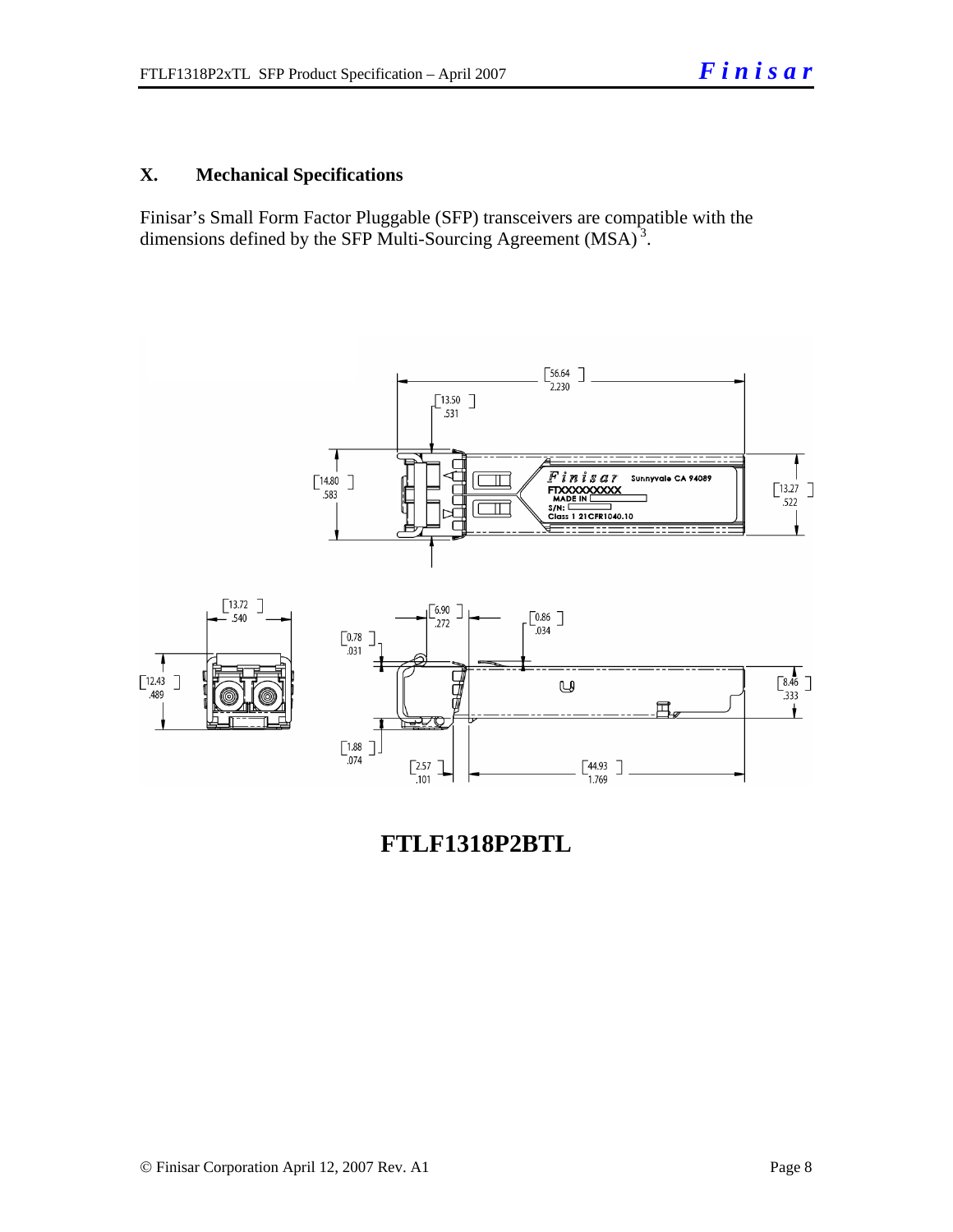

## **FTLF1318P2WTL**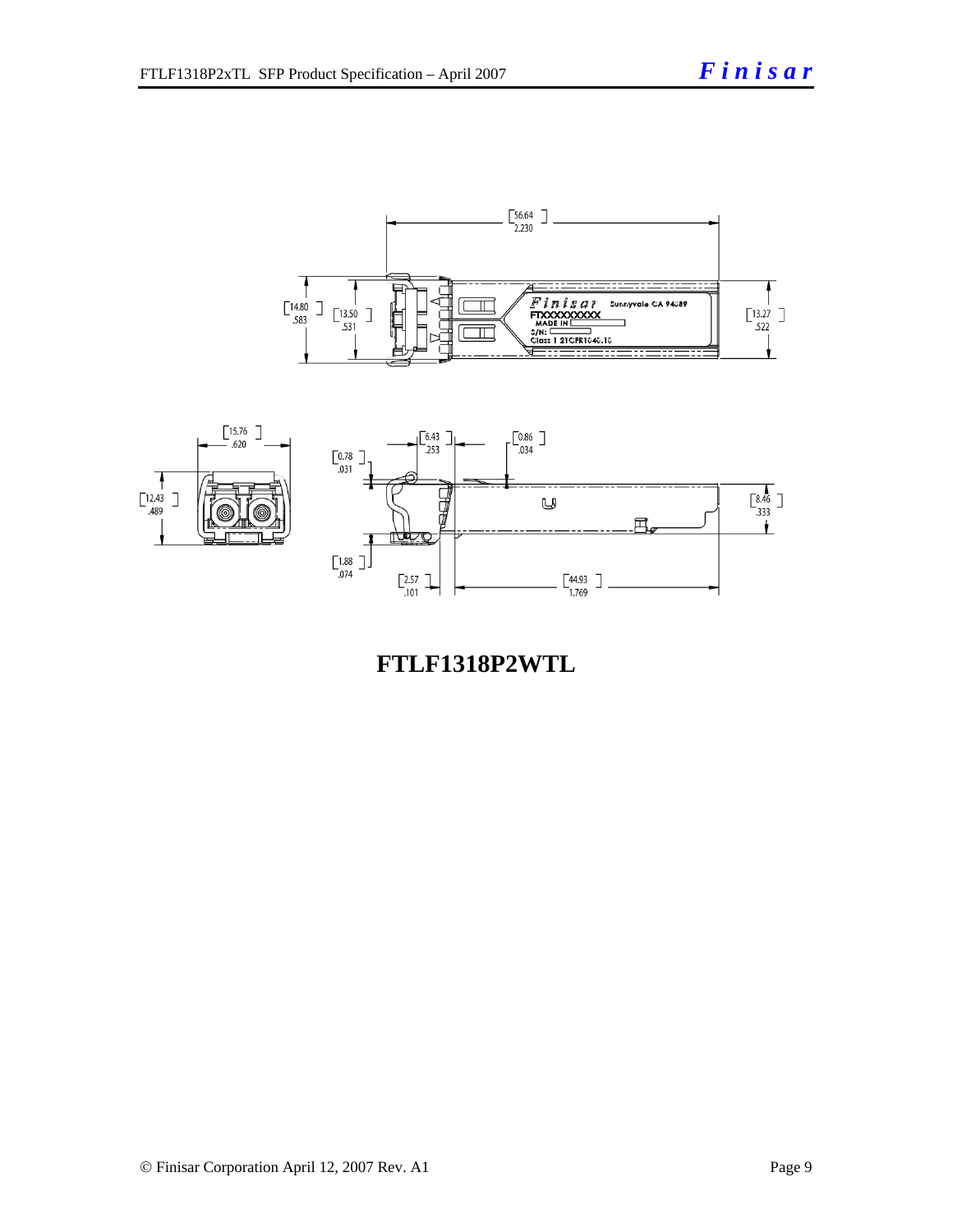### **XI. PCB Layout and Bezel Recommendations**

 $\hat{\triangle}$ Through Holes are Unplated  $\sqrt{2}$ Rads and Vias are Chassis Ground, 11 Places  $\sqrt{\mathbf{b}}$ atum and Basic Dimension Established by Customer

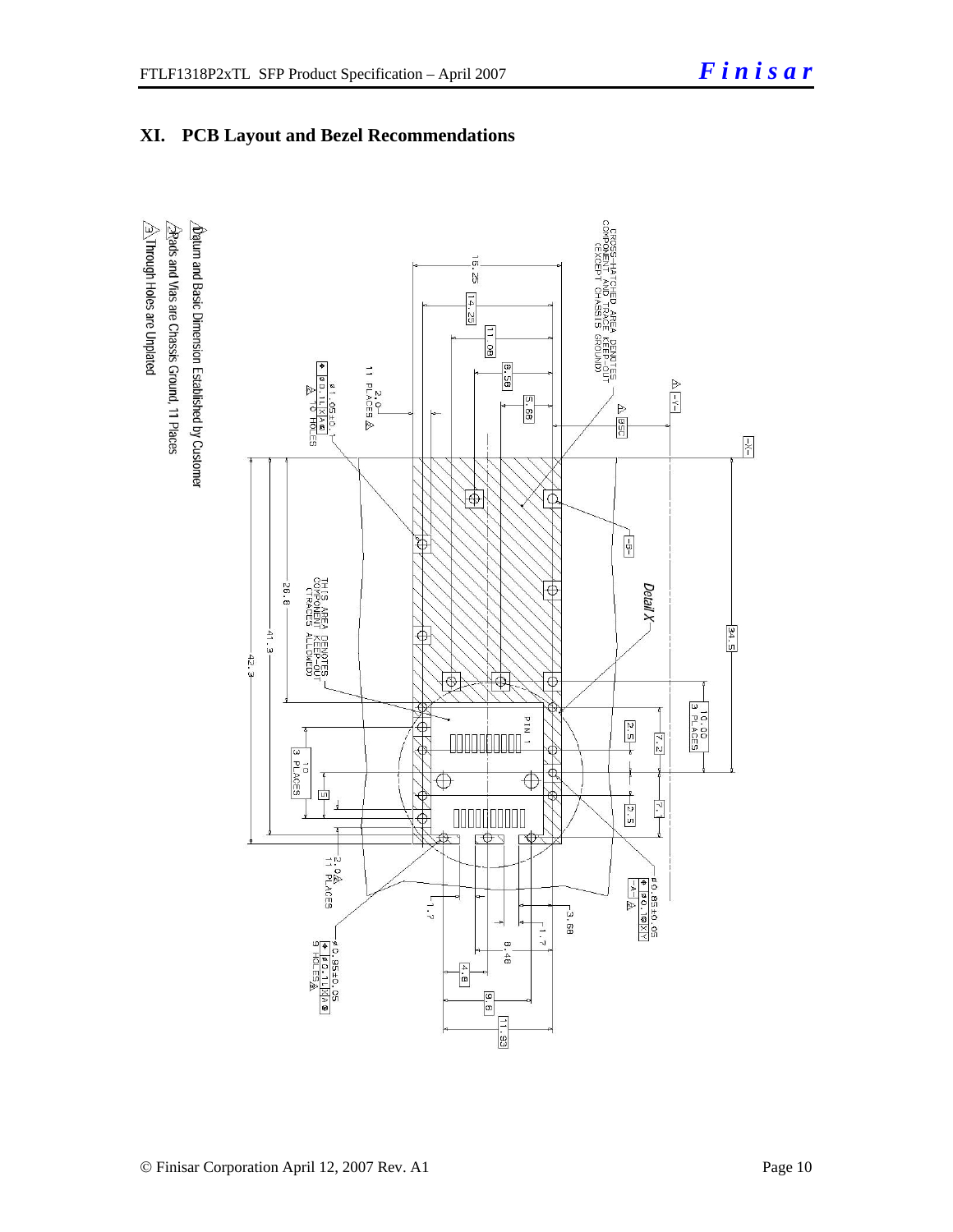



NOTES:

- $\triangle$  MINIMUM PITCH ILLUSTRATED, ENGLISH DIMENSIONS ARE FOR REFERENCE ONLY
- 2. NOT RECOMMENDED FOR PCI EXPANSION<br>CARD APPLICATIONS